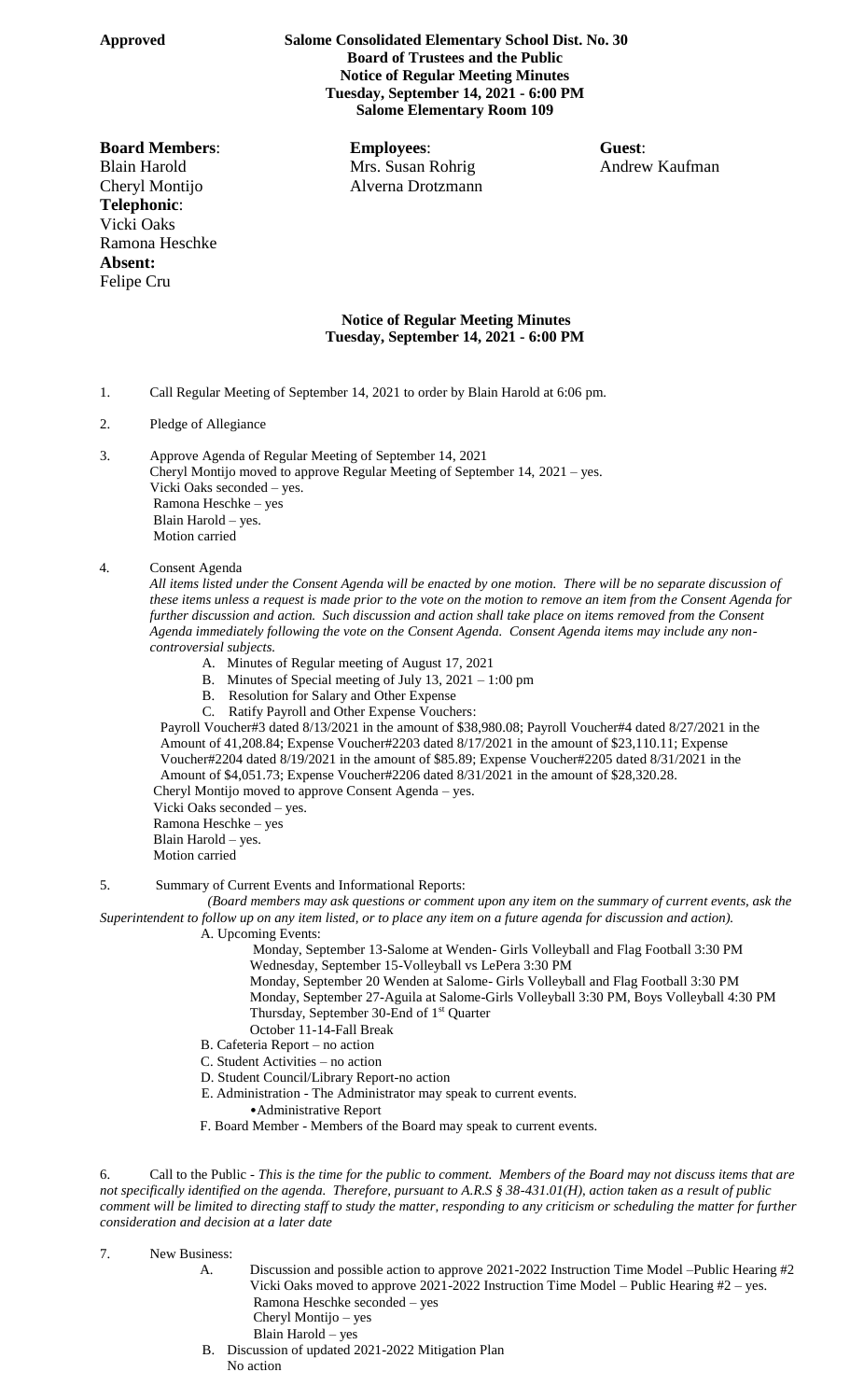- C. Discussion of Safe Return to In-Person Instruction and Continuity of Services Plan (ARP Act) No action
- E. Discussion and possible action Second Reading ASBA Policy Advisory numbers 680-711:
	- Policy Advisory No. 680 -Policy BDF-Advisory Committees
	- Policy Advisory No. 681-Policy BEDD-Rules of Order
	- Policy Advisory No. 682- Policy BEDH-Public Participation at Board Meetings
	- Policy Advisory No. 683-Policy BIB-Board Member Development Opportunities Regulation BIB-R — Board Member Development
		- Opportunities
	- Policy Advisory No. 684 Policy DIE-Audits / Financial Monitoring
	- Policy Advisory No. 685-Policy DJ-Purchasing (Purchasing Ethics Policy)
	- Policy Advisory No. 686-Policy EEAEA-Bus Driver Requirements
		- Training and Responsibilities
	- Policy Advisory No. 687-GBGB-R-Staff Personal Security and Safety
	- Policy Advisory No. 688-Policy GCB-Professional Staff Contracts and Compensation
	- Policy Advisory No. 689-Policy GCF-Professional Staff Hiring
	- Policy Advisory No. 690-Policy GCH-Professional / Support Staff Orientation and Training
	- Policy Advisory No. 691-Policy GDB-Support Staff Contracts and Compensation
	- Policy Advisory No. 692-Policy GDF-Support Staff Hiring
	- Policy Advisory No. 693-IC-School Year
	- Policy Advisory No. 694-Policy IHA-Basic Instructional Program Exhibit IHA-E-Basic Instructional Program
	- Policy Advisory No. 695-Policy IHAMB— Family Life Education Regulation IHAMB-R — Family Life Education
		- Blain Harold moved to approve Policy Advisory No.680 Policy Advisory No. 695 yes. Vicki Oaks seconded – yes
		- Cheryl Montijo yes
		- Ramona Hescke yes
		- Motion carried
- D. Discussion and updates concerning ASBA meetings/current policy/bylaw changes being requested for amendment
	- Vicki Oaks moved to approve ASBA meeting/current policy/bylaw requested for amendment yes. Cheryl Montijo seconded – yes Ramona Heschke – yes
	- Blain Harold yes
	- Motion carried
- E. Discussion and possible action to approve 2021-2022 Certified Contract for Glisella Dela Cruz: Vicki Oaks moved to approve 2021-2022 Certified Contract for Glisella Dela Cruz – yes. Cheryl Montijo seconded – yes Ramona Heschke – yes
	- Blain Harold yes
	- Motion carried
- G. Discussion and possible action to approve 2021-2022 Classified Contract for Koby Hamilton Bus/Maintenance position:
	- Vicki Oaks moved to approve 2021-2022 Classified Contract for Koby Hamilton yes. Cheryl Montijo seconded – yes
	- Ramona Heschke yes
	- Blain Harold yes Motion carried
- H. Discussion and possible action to approve 2021-2022 Classified Work Agreement for Angela Fitchett for Title I/Paraprofessional: Ramona Heschke moved to approve 2021-2022 Classified Work Agreement for Angela Fitchett – yes. Vicki Oaks seconded – yes Cheryl Montijo – yes
	- Blain Harold yes Motion carried
- I. Discussion and possible action for Revised 2021-2022 Vendor Independent Contract for LB Financial : Vicki Oaks moved to approve Revised 2021-2022 Vendor Independent Contract for LB Burns Financial – yes. Cheryl Montijo seconded – yes

```
Ramona Heschke – yes
Blain Harold – yes
Motion carried
```
- J. Discussion and possible action for Revised 2021-2022 Vendor Deb Banks : Ramona Heschke moved to approve Revised 2021-2022 Vendor Deb Banks – yes. Cheryl Montijo seconded – yes Vicki Oaks – yes Motion carried
- K. Pursuant to A.R.S. 38-431.03.A.1, the Board may vote to convene an executive

session for discussion or consultation for legal advice with its attorney(s) on any matter listed on the Agenda. The attorney(s) may appear in person or telephonically.

A.1 Discussion or consideration of employment, assignment, appointment, promotion, demotion,

dismissal, salaries, disciplining or resignation of a public officer, appointee or employee of any public body, except that, with the exception of salary discussions, an officer, appointee or employee may demand that the discussion or consideration occur at a public meeting. The public body shall provide the officer, appointee or employee with written